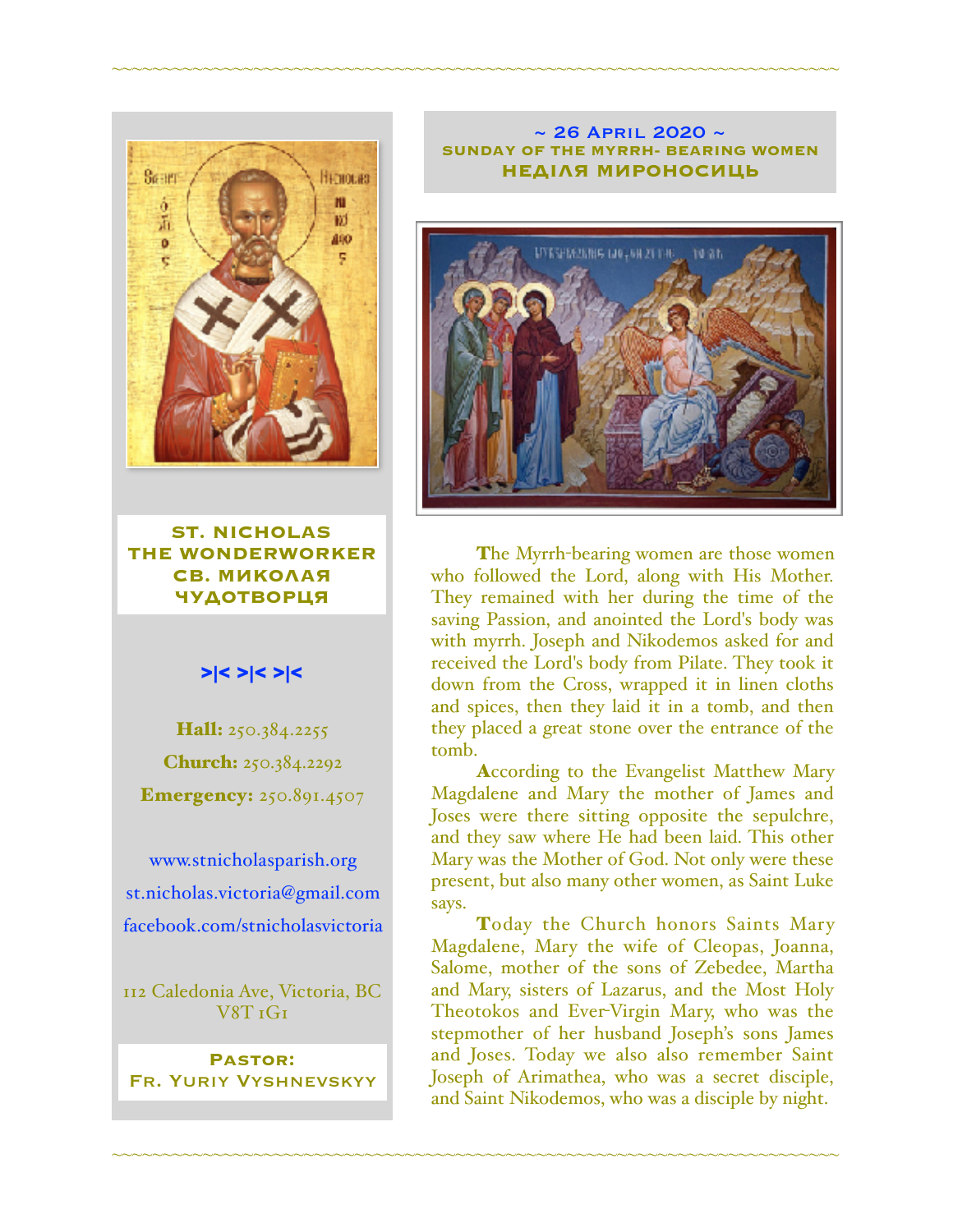| <b>SUNDAY HYMNS</b>                |                                                                           |  |  |  |
|------------------------------------|---------------------------------------------------------------------------|--|--|--|
| <b>OPENING HYMN</b>                | Согласно заспіваймо / Let Us Sing and Chant Our Praise. pg.188-190        |  |  |  |
| <b>COMMUNION HYMN</b>              | Христос Воскрес! Під Небозвід/The Lord is Risen from the Dead pg. 198-199 |  |  |  |
| <b>CLOSING HYMN</b>                | Христос Воскрес! Радість з Неба / Let All Profess pg. 200-202             |  |  |  |
| <b>SUNDAY &amp; DAILY SCHEDULE</b> |                                                                           |  |  |  |
| SUNDAY, Apr. 26                    | <b>NO SERVICES</b>                                                        |  |  |  |
| MONDAY, Apr. 27                    | <b>NO SERVICES</b>                                                        |  |  |  |
| TUESDAY, Apr. 28                   | <b>NO SERVICES</b>                                                        |  |  |  |
| <b>WEDNESDAY, Apr. 29</b>          | <b>NO SERVICES</b>                                                        |  |  |  |
| THURSDAY, Apr. 30                  | <b>NO SERVICES</b>                                                        |  |  |  |
| FRIDAY, May 1                      | <b>NO SERVICES</b>                                                        |  |  |  |
| <b>SATURDAY, May 2</b>             | <b>NO SERVICES</b>                                                        |  |  |  |
| <b>SUNDAY, May 3</b>               | <b>NO SERVICES</b>                                                        |  |  |  |
|                                    |                                                                           |  |  |  |

~~~~~~~~~~~~~~~~~~~~~~~~~~~~~~~~~~~~~~~~~~~~~~~~~~~~~~~~~~~~~~~~~~~~~~~~

| <b>SUNDAY EPISTLE READERS</b> |                |                  |                |  |  |
|-------------------------------|----------------|------------------|----------------|--|--|
| <b>DATE</b>                   | <b>READING</b> | <b>UKRAINIAN</b> | <b>ENGLISH</b> |  |  |
| SUNDAY, Apr. 26               | Act. $6: 1-7$  |                  |                |  |  |
| <b>SUNDAY, May 3</b>          | Act. 9:32-42   |                  |                |  |  |
| <b>SUNDAY, May 10</b>         | Act. 11: 19-30 |                  |                |  |  |
| <b>SUNDAY, May 17</b>         | Act. 16: 16-34 |                  |                |  |  |

*Thank you, Epistle readers, for your service in proclaiming God's Word!*

# PASTORAL MINISTRY & HOLY MYSTERIES

| given to the parish priest, and he should be contacted before any other arrangements are made |  |  |
|-----------------------------------------------------------------------------------------------|--|--|
|                                                                                               |  |  |
|                                                                                               |  |  |
|                                                                                               |  |  |
|                                                                                               |  |  |

*Eparchy of New Westminster~Bishop David Motiuk ~Apostolic Administrator~ [www.nweparchy.ca](http://www.nweparchy.ca)*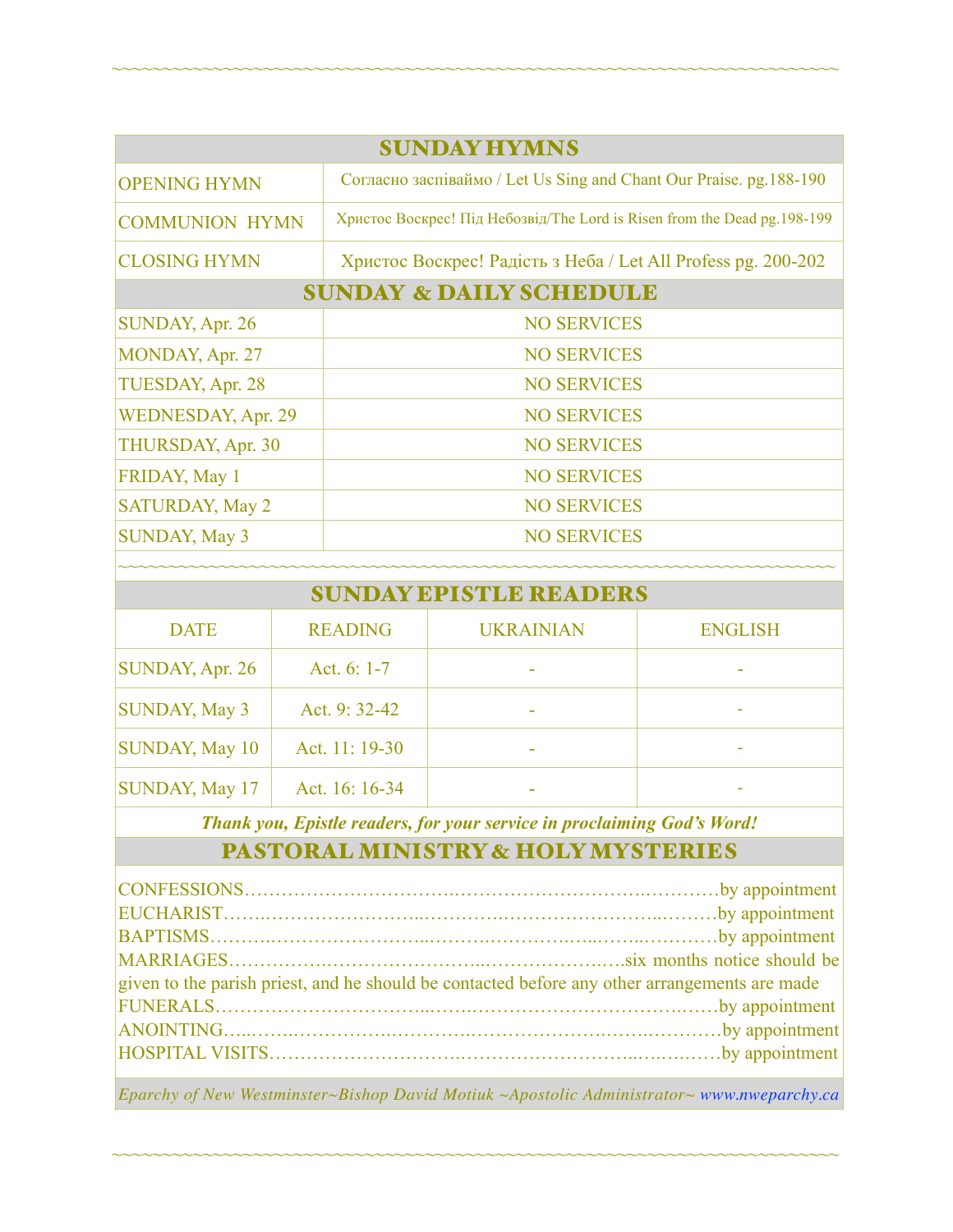### DIVINE LITURGY PROPERS

~~~~~~~~~~~~~~~~~~~~~~~~~~~~~~~~~~~~~~~~~~~~~~~~~~~~~~~~~~~~~~~~~~~~~~~~

*The Divine Liturgy of our Father among the Saints John Chrysostom An Anthology for Worship: Liturgy - pg. 388-461; propers - pg. 520* 

*After the priest has exclaimed,* Blessed be the Kingdom… *and the people have responded,*  Amen*, the clergy sing the Paschal Troparion once and the people repeat it. Then, the clergy sing the first half, and the people conclude it.*

**Paschal Troparion:** Christ is risen from the dead,\* trampling death by death,\* and to those in the tombs\* giving life.

**Troparion, Tone 2:** When You went down to death, O Life Immortal,\* You struck Hades dead with the blazing light of Your divinity.\*When You raised the dead from the nether world, all powers of heaven cried out:\* O Giver of Life, Christ our God, glory to You!

**Troparion, Tone 2:** The noble Joseph took down Your pure body from the tree.\* He wrapped it with a clean shroud and aromatic spices and placed it in a new tomb.\* But on the third day You arose, O Lord,\* granting the world Your great mercy.

**Glory: Kontakion, Tone 2:** You commanded the myrrh-bearers to rejoice, O Christ God,\* and ended the grief of our mother Eve by Your Resurrection.\* You ordered the apostles to proclaim to all:\* The Saviour is risen from the tomb.

**Now: Kontakion, Tone 8:** Though You descended into a tomb, O Immortal One,\* yet You destroyed the power of Hades;\* and You rose as victor, O Christ God,\* calling to the myrrhbearing women: Rejoice!\* and giving peace to Your Apostles:\* You, who grant resurrection to the fallen.

**Prokeimenon, Tone 6:** Save Your people, O Lord, and bless Your inheritance. *Verse:* Unto You I will cry, O Lord my God, lest You turn from me in silence.

**Epistle - Act 6:1-7 - A reading from the Acts of the Apostles:** In those days, when the disciples were increasing in number, the Hellenists complained against the Hebrews because their widows were being neglected in the daily distribution of food. And the twelve called together the whole community of the disciples and said, 'It is not right that we should neglect the word of God in order to wait at tables. Therefore, friends, select from among yourselves seven men of good standing, full of the Spirit and of wisdom, whom we may appoint to this task, while we, for our part, will devote ourselves to prayer and to serving the word.' What they said pleased the whole community, and they chose Stephen, a man full of faith and the Holy Spirit, together with Philip, Prochorus, Nicanor, Timon, Parmenas, and Nicolaus, a proselyte of Antioch. They had these men stand before the apostles, who prayed and laid their hands on them. The word of God continued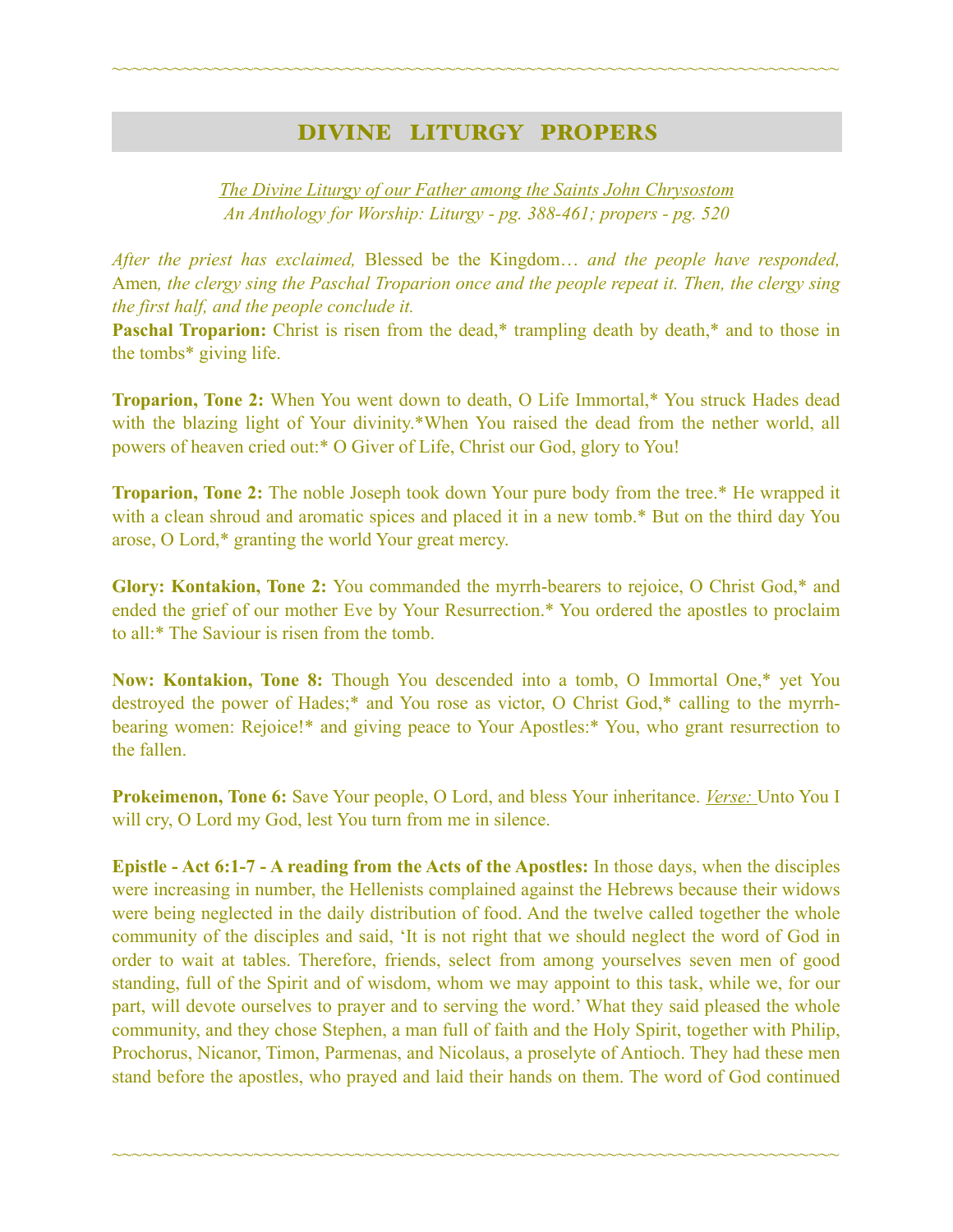to spread; the number of the disciples increased greatly in Jerusalem, and a great many of the priests became obedient to the faith.

~~~~~~~~~~~~~~~~~~~~~~~~~~~~~~~~~~~~~~~~~~~~~~~~~~~~~~~~~~~~~~~~~~~~~~~~

**Alleluia, Tone 8:** *Verse:* You have shown favour to Your land, O Lord; You have brought back the captives of Jacob. *Verse:* Mercy and truth have met; righteousness and peace have embraced.

**Gospel - Mark 15:43-16:8 -** At that time Joseph of Arimathea, a distinguished member of the council, who was himself awaiting the kingdom of God, came and courageously went to Pilate and asked for the body of Jesus. Pilate was amazed that he was already dead. He summoned the centurion and asked him if Jesus had already died. And when he learned of it from the centurion, he gave the body to Joseph. Having bought a linen cloth, he took him down, wrapped him in the linen cloth and laid him in a tomb that had been hewn out of the rock. Then he rolled a stone against the entrance to the tomb. Mary Magdalene and Mary the mother of Joses watched where he was laid. When the sabbath was over, Mary Magdalene, Mary, the mother of James, and Salome bought spices so that they might go and anoint him. Very early when the sun had risen, on the first day of the week, they came to the tomb. They were saying to one another, "Who will roll back the stone for us from the entrance to the tomb?" When they looked up, they saw that the stone had been rolled back; it was very large. On entering the tomb they saw a young man sitting on the right side, clothed in a white robe, and they were utterly amazed. He said to them, "Do not be amazed! You seek Jesus of Nazareth, the crucified. He has been raised; he is not here. Behold the place where they laid him. But go and tell his disciples and Peter, 'He is going before you to Galilee; there you will see him, as he told you.'" Then they went out and fled from the tomb, seized with trembling and bewilderment. They said nothing to anyone, for they were afraid.

*Instead of* **"It is truly..."** *we sing:* The Angel cried out to the One full of Grace: O chaste Virgin, rejoice! And again I say, Rejoice! Your Son has risen from the tomb on the third day, and raised the dead. Let all people rejoice! Shine, shine, O new Jerusalem! for the glory of the Lord has risen upon you! Exult now and be glad, O Sion! And you, O chaste Mother of God, take delight in the resurrection of your Son.

**Communion Verse:** Receive the Body of Christ;\* taste the fountain of immortality.\* Praise the Lord from the heavens;\* praise Him in the highest. Alleluia, alleluia,\* alleluia.

*Instead of* **"Blessed is He"** *we sing:* Christ is risen from the dead, trampling death by death, and to those in the tombs giving life *(1x)*.

*Instead of* "We have seen the true light" *we sing:* Christ is risen from the dead, trampling death by death, and to those in the tombs giving life *(1x)*.

*Instead of* "Let our mouths be filled" *we sing:* Christ is risen from the dead, trampling death by death, and to those in the tombs giving life *(3x)*.

*Instead of* **"Blessed be the name of the Lord"** *we sing:* Christ is risen from the dead, trampling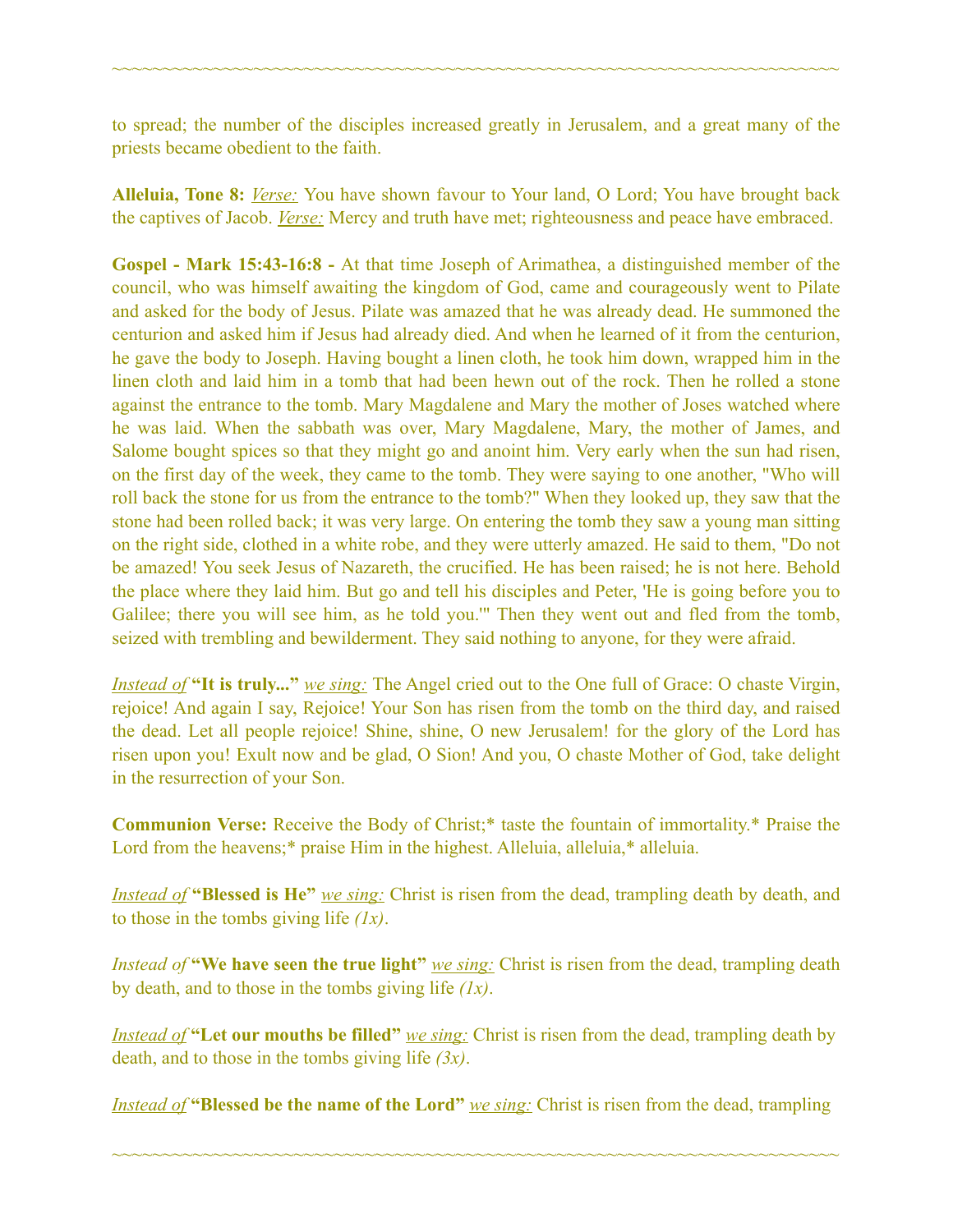death by death, and to those in the tombs giving life *(3x)*.

*At the end of the Liturgy we sing:* Christ is risen from the dead, trampling death by death, and to those in the tombs giving life *(3x).*

~~~~~~~~~~~~~~~~~~~~~~~~~~~~~~~~~~~~~~~~~~~~~~~~~~~~~~~~~~~~~~~~~~~~~~~~

And to us he has granted life eternal;<sup>\*</sup> we bow down before his resurrection on the third day.

**Prayer After Holy Communion:** Having been made worthy to partake in a mystical way of Your immaculate Body and precious Blood, O Christ our God, I acclaim and bless, worship and glorify You, and proclaim the greatness of Your saving acts, now and for ever and ever. Amen. *(more Prayers After Holy Communion on pg. 324-326 in the Anthology book).* 

# **>|< >|< >|<**

**Тропар, глас 2:** Коли зійшов Ти до смерти, Життя безсмертне,\* тоді ад умертвив ти блистінням Божества.\* Коли ж і умерлих із глибин підземних воскресив Ти,\* всі сили небесні взивали:\* Життедавче, Христе Боже наш, слава Тобі.

**Тропар, глас 2:** Благообразний Йосиф, з древа знявши пречистеє тіло твоє,\* плащаницею чистою обвив,\* і ароматами в гробі новім, покривши, положив;\* та по трьох днях воскрес єси, Господи,\* даруючи світові велику милість.

**Слава: Кондак, глас 2:** Радуватися мироносицям повелів ти,\* плач праматері Єви втихомирив ти воскресінням твоїм, Христе Боже,\* апостолам же твоїм проповідувати повелів ти:\* Спас воскрес із гробу.

**І нині: Кондак, глас 8:** Хоч і у гріб зійшов ти, Безсмертний,\* та адову зруйнував ти силу,\* і воскрес єси як переможець, Христе Боже,\* жінкам-мироносицям звістивши: Радуйтеся,\* і твоїм апостолам мир даруєш,\* падшим подаєш воскресіння.

**Прокімен, глас 6:** Спаси, Господи, людей Твоїх\* і благослови спадкоємство Твоє. *Стих:*  До Тебе, Господи, взиватиму; Боже мій, не відвертайсь мовчки від мене.

**Апостол - Дія. 6:1-7 - З книги Діянь Святих Апостолів читання:** Тими днями, коли учнів ставало дедалі більше, зчинилось нарікання гелленістів на євреїв, що вдів їхніх занедбано в щоденній службі. Тоді дванадцятеро прикликали громаду учнів і сказали: «Не личить нам лишити слово Боже і при столах служити. Нагледіть собі, отже, з-поміж вас, брати, сімох мужів доброї слави, повних Духа та мудрости, а ми їх поставимо для цієї служби; самі ж ми будемо пильно перебувати у молитві і служінні слова.» Вподобалось це слово всій громаді й вибрали Стефана, мужа, повного віри і Святого Духа, Филипа, Прохора, Ніканора, Тимона, Пармена та Миколая, прозеліта з Антіохії, і поставили їх перед апостолами і, помолившись, поклали на них руки. І росло слово Боже та множилось число учнів у Єрусалимі вельми, і велика сила священиків були слухняні вірі.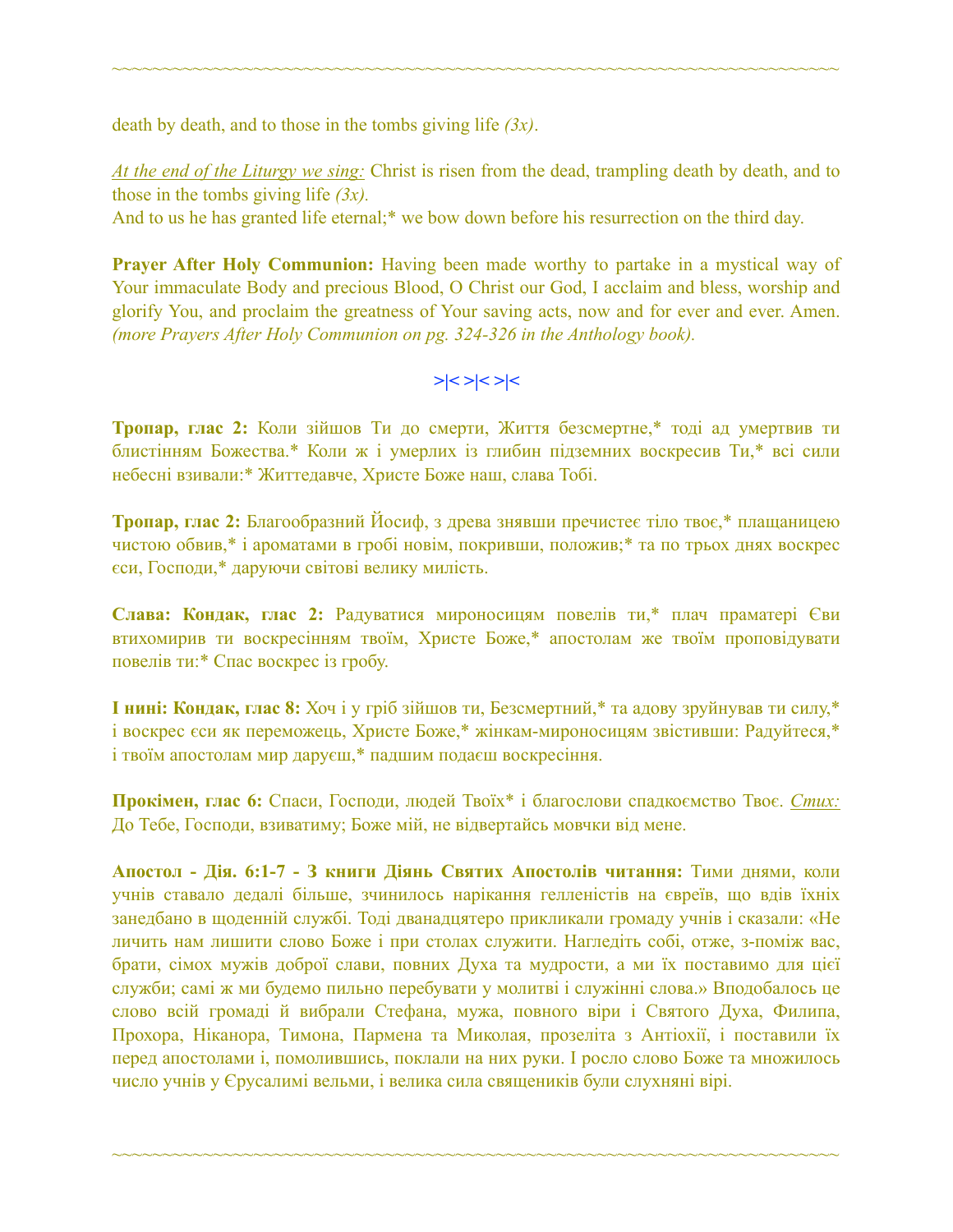**Алилуя, глас 8:** *Стих:* Благоволив ти, Господи, землю твою, ти повернув полон Яковів. *Стих:* Милість і істина зустрілися, правда і мир обцілувалися.

~~~~~~~~~~~~~~~~~~~~~~~~~~~~~~~~~~~~~~~~~~~~~~~~~~~~~~~~~~~~~~~~~~~~~~~~

**Євангеліє - Мр 15:43-16:8 -** У той час Йосиф Ариматейський, поважний радник, що й сам очікував Божого Царства, прибув і, сміливо ввійшовши до Пилата, попросив тіло Ісуса. Пилат же здивувався, що вже вмер; і прикликавши сотника, спитав його, чи давно помер. Довідавшись від сотника, він видав Йосифові тіло; а Йосиф, купивши полотно, зняв його, обгорнув полотном і поклав його у гробі, що був висічений у скелі; потім прикотив камінь до входу гробу; Марія ж Магдалина й Марія, мати Йосифа, дивились, де його покладено. Якже минула субота, Марія Магдалина, Марія, мати Якова, та Саломія купили пахощів, щоб піти та намастити його. Рано-вранці, першого дня тижня, прийшли вони до гробу, як сходило сонце, та й говорили між собою: "Хто нам відкотить камінь від входу до гробу?" Але поглянувши, побачили, що камінь був відвалений, – був бо дуже великий. Увійшовши до гробу, побачили юнака, що сидів праворуч, одягнений у білу одежу, – і вжахнулись. А він до них промовив: "Не жахайтеся! Ви шукаєте Ісуса Назарянина, розп'ятого Він воскрес, його нема тут. Ось місце, де його були поклали. Але йдіть, скажіть його учням та Петрові, що випередить вас у Галилеї: там його побачите, як він сказав вам." І вони, вийшовши, втекли від гробу, бо жах і трепет огорнув їх, і нікому нічого не сказали, бо боялися.

*Замість* **"Достойно"** *співаємо:* Ангел сповіщав Благодатній: Чистая Діво, радуйся. І знову кажу: Радуйся. Твій Син воскрес тридневний із гробу, і мертвих воздвигнув він; люди, веселіться. Світися, світися, новий Єрусалиме, слава бо Господня на тобі возсіяла. Радій нині і веселися, Сіоне. А ти, Чистая, красуйся, Богородице, востанням рождення твого.

**Причасний:** Тіло Христове прийміть, джерела безсмертного споживіть. Хваліте Господа з небес, хваліте Його на висотах. Алилуя, aлилуя, aлилуя.

*Замість* **"Благословен, хто йде в ім'я Господнє"** *співаємо:* Христос воскрес із мертвих, смертю смерть подолав, і тим, що в гробах, життя дарував *(1x)*.

*Замість* **"Ми бачили світло істинне"** *співаємо:* Христос воскрес із мертвих, смертю смерть подолав, і тим, що в гробах, життя дарував *(1x)*.

*Замість* **"Нехай сповняться"** *співаємо:* Христос воскрес із мертвих, смертю смерть подолав, і тим, що в гробах, життя дарував *(3x)*.

*Замість* **"Будь ім'я Господнє"** *співаємо:* Христос воскрес із мертвих, смертю смерть подолав, і тим, що в гробах, життя дарував *(3x)*.

*Наприкінці Літургії співаємо:* Христос воскрес із мертвих, смертю смерть подолав, і тим, що в гробах, життя дарував *(3x).*

~~~~~~~~~~~~~~~~~~~~~~~~~~~~~~~~~~~~~~~~~~~~~~~~~~~~~~~~~~~~~~~~~~~~~~~~

І нам дарував життя вічне, поклоняємось його триденному Воскресенню.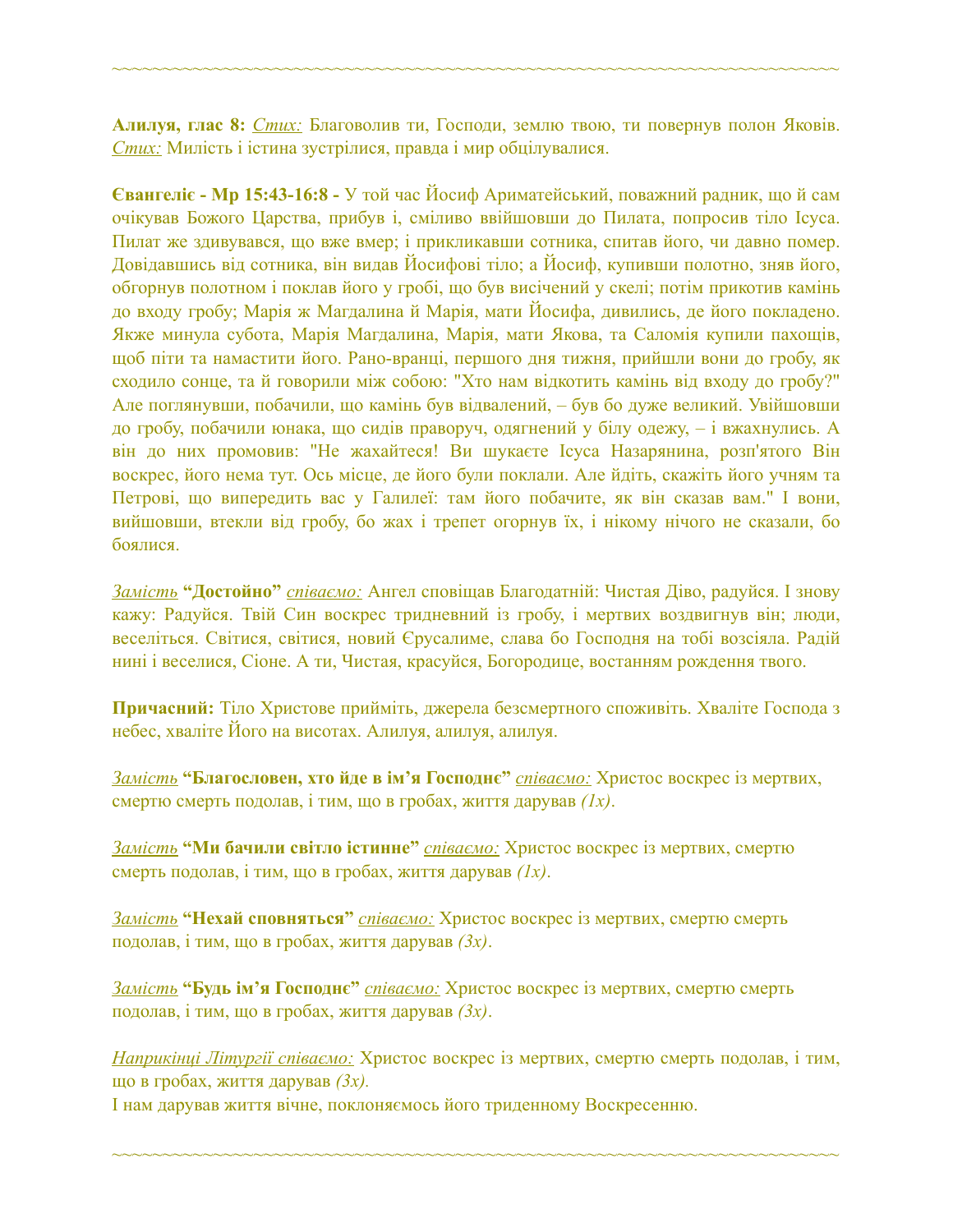**Молитва По Святім Причастю:** Таїнственно удостоївшись бути причасником Твого пречистого тіла і чесної крови, Христе Боже, оспівую і благословлю, поклоняюся, і славлю, і величаю спасіння Твої, Господи, нині і повсякчас, і на віки вічні. Амінь. *(більше Молитов По Святім Причастю на ст. 80-87 в маленькій книжечці "Божественна Літургія")*.

~~~~~~~~~~~~~~~~~~~~~~~~~~~~~~~~~~~~~~~~~~~~~~~~~~~~~~~~~~~~~~~~~~~~~~~~

## ANNOUNCEMENTS

**HAPPY BIRTHDAY** to THOMAS MACGILLIVRAY, MURRAY CHAPMAN and all those who celebrated their birthdays this past week. May the Lord Our God continue to bless you abundantly and the Holy Mother of God protects you at all times. Христос Воскрес!

**PRAYER REQUEST:** Please keep in your prayers SYLVIA KELLY, CHARLOTTE KRAKOWSKI, RICHARD NEWBERRY and other members of our parish, our family and friends who are ailing, in hospitals, nursing homes and those who are not able to join actively in their community.

**ST. NICHOLAS BOOK STORE:** "Christ Our Pascha" Catechism of the Ukrainian Catholic Church/"Христос Наша Пасха" Катехизм Української Католицької Церкви - **\$25**; "Sing to Our God" hymn book - **\$15**; Молитовник "Прийдіте Поклонімся" - **\$10;** "The Rosary - The Prayer Rule of the Mother of God in the Ukrainian Catholic Church" - **\$10.** 

 **CAMP ST. VOLODYMYR - Aug 16-23, Kelowna BC:** Start planning your summer holidays now! If you are between the ages of 7-15 this is a summer must do! Come join us to celebrate our 37th year of camp for children in our Eparchy! Registration for campers and counsellors will begin in April. Bus transportation available from New Westminster. If you are interested in volunteering please let us know. For more information contact Jennifer Caldwell @ 604.220.0584 or [jennsawka@hotmail.com](mailto:jennsawka@hotmail.com)

**BEQUESTS & WILLS:** Leaving a bequeath is a process of giving a donation through your will. It is simply a distribution from your estate to a charitable organization through your last will and testament. It can be as small or as large a donation as you wish. It is important that you talk to your lawyer about the process. In your kindness please remember St Nicholas the Wonderworker Ukrainian Catholic Church in your bequeath and will. If anyone wishes to make such a bequeath in their will, the following clause may be included or added to a will: "I give, devise, and bequeath to **St Nicholas the Wonderworker Ukrainian Catholic Parish -** *1112 Caledonia Avenue, Victoria BC, V8T 1G1*, the sum of \$ \_\_\_\_\_ (or \_\_\_\_% of my estate), to be used for the benefit of the parish and it's pastoral activities."

~~~~~~~~~~~~~~~~~~~~~~~~~~~~~~~~~~~~~~~~~~~~~~~~~~~~~~~~~~~~~~~~~~~~~~~~



**DONATE ONLINE** to St. Nicholas parish: [www.canadahelps.org/en/dn/45460](http://www.canadahelps.org/en/dn/45460)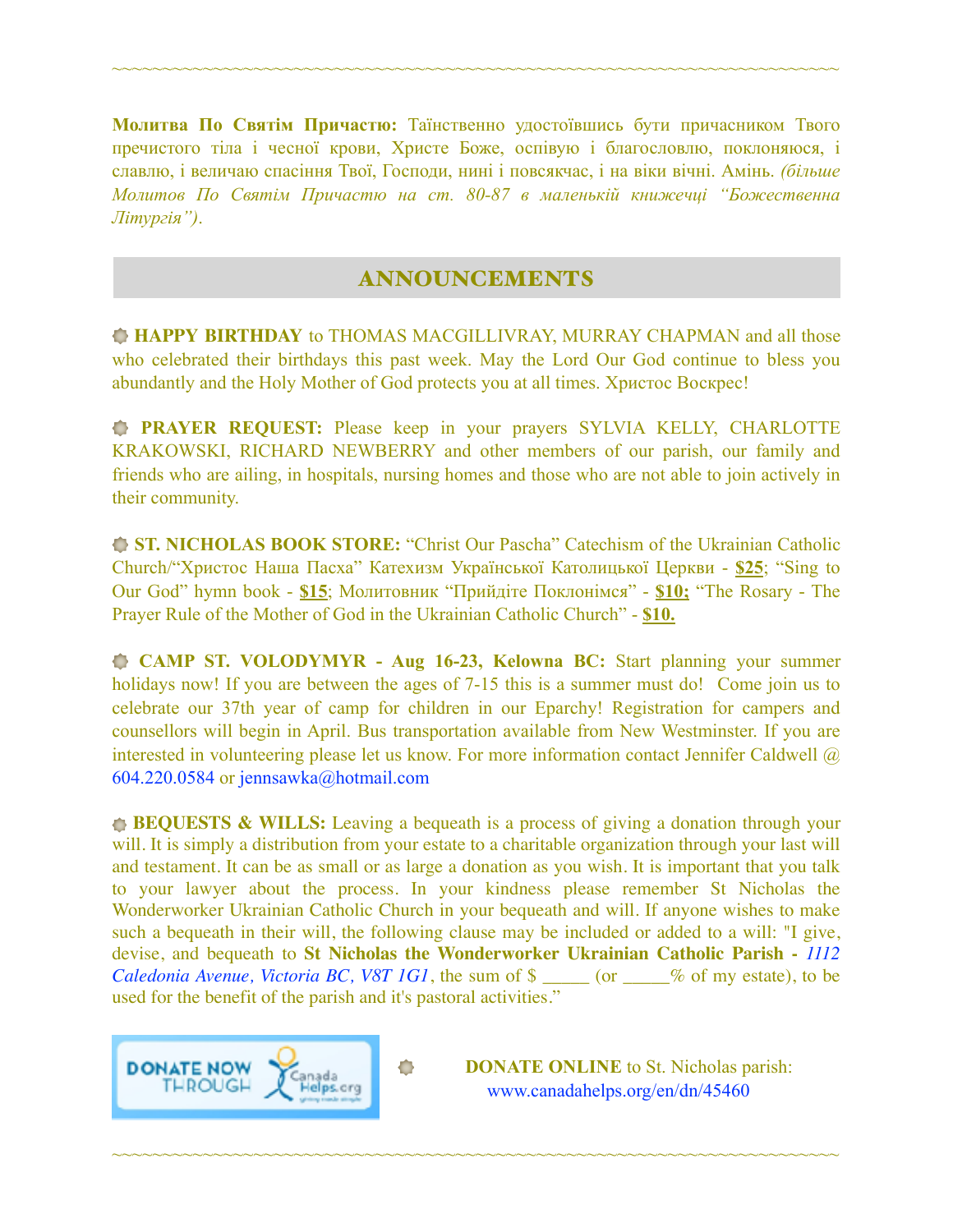#### PRAYER DURING THE CORONAVIRUS OUTBREAK

~~~~~~~~~~~~~~~~~~~~~~~~~~~~~~~~~~~~~~~~~~~~~~~~~~~~~~~~~~~~~~~~~~~~~~~~

Jesus Christ, you travelled through towns and villages "curing every disease and illness." At your command, the sick were made well. Come to our aid now, in the midst of the global spread of the coronavirus, that we may experience your healing love.

Heal those who are sick with the virus. May they regain their strength and health through quality medical care.

Heal us from our fear, which prevents nations from working together and neighbours from helping one another.

Heal us from our pride, which can make us claim invulnerability to a disease that knows no borders.

Stay by our side in this time of uncertainty and sorrow. Be with those who have died from the virus. May they be at rest with you in your eternal peace. Be with the families of those who are sick or have died. As they worry and grieve, defend them from illness and despair. May they know your peace. Be with the doctors, nurses, researchers and all medical professionals who seek to heal and help those affected and who put themselves at risk in the process. May they know your protection and peace. Be with our priests and spiritual care givers. May they know that they are loved and cared for.

Be with the leaders of all nations. Give them the foresight to act with charity and true concern for the well-being of the people they are meant to serve. Give them the wisdom to invest in long-term solutions that will help prepare for or prevent future outbreaks. May they know your peace, as they work together to achieve it on earth.

Whether we are home or abroad, surrounded by many people suffering from this illness or only a few, Jesus Christ, stay with us as we endure and mourn, persist and prepare. In place of our anxiety, give us your peace.

For You are a God of mercy, kindness, and love, and we glorify You, Father, Son, and Holy Spirit, now and for ever and ever. Amen.

 **>|< >|< >|< >|< >|< >|< >|< >|< >|< >|< >|< >|< >|< >|< >|< >|< >|< >|< >|< >|< >|< >|< >|< >|<** 

#### **МОЛИТВА ПІД ЧАС СПАЛАХУ КОРОНАВІРУСУ**

Ісусе Христе, ти подорожував по містах і селах, оздоровлюючи від хвороб і немочей. За Твоїм повелінням хворі видужували. У час пандемії коронавірусу повели цій хворобі відступити, щоб ми відчули Твою оздоровлюючу любов.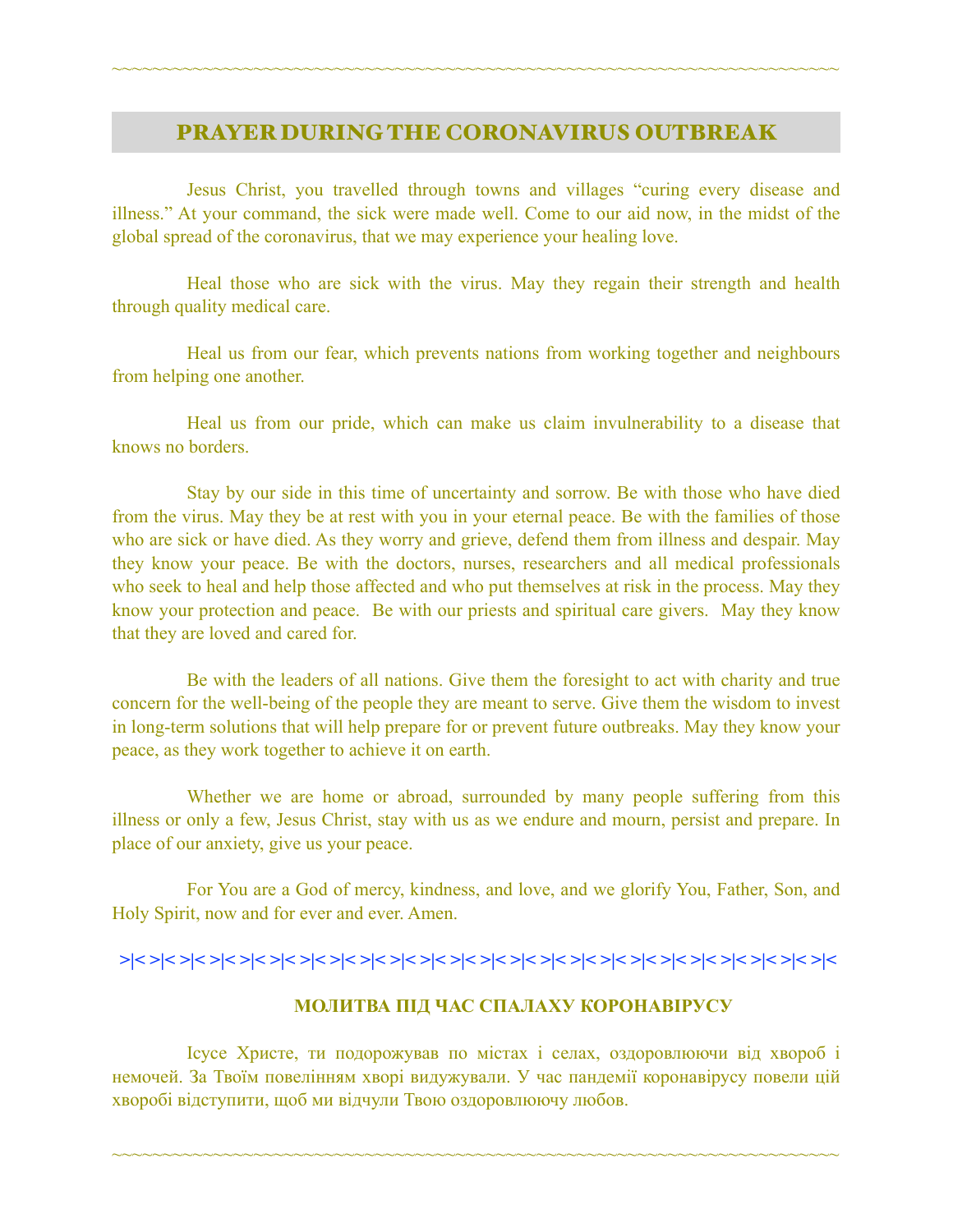Вилікуй тих, хто хворий вірусом. Нехай вони відновлять свої сили та здоров'я завдяки якісній медичній допомозі.

~~~~~~~~~~~~~~~~~~~~~~~~~~~~~~~~~~~~~~~~~~~~~~~~~~~~~~~~~~~~~~~~~~~~~~~~

Вилікуй нас від нашого страху, який заважає націям спільно працювати та сусідам допомагати один одному.

Вилікуй нас від нашої гордості, яка може змусити нас претендувати на невразливість до захворювання, що не знає меж.

Залишайся поруч у цей час невизначеності та смутку. Будь з тими, хто помер від вірусу. Нехай вони спочивають з Тобою у вічному спокої. Будь з родинами тих, хто хворий або помер, коли вони турбуються і сумують, захищай їх від хвороб і відчаю. Нехай вони знають Твій спокій.

Будь з лікарями, медсестрами, дослідниками та всіми медичними працівниками, котрі прагнуть вилікувати та допомогти постраждалим та, котрі піддають себе ризику в своїй праці. Нехай вони знають Твій захист і спокій.

Будь з нашими священиками та духовними опікунами. Нехай вони знають, що їх люблять і піклуються про них.

Будь з лідерами всіх націй. Дай їм передбачення діяти милосердно та зі справжньою турботою про добробут людей, котрим вони призначені служити. Надай їм мудрості інвестувати у довгострокові рішення, які допоможуть підготуватися або запобігти майбутнім спалахам. Нехай вони пізнають Твій мир, коли разом працюють над досягненням його на землі.

Будь ми вдома чи за кордоном, в оточенні багатьох людей, які страждають цією хворобою, або наодинці, Ісусе Христе, залишайтеся з нами, коли ми терпимо і сумуємо. Замість нашої тривоги дай нам спокій.

Бо Ти - Бог милосердя, доброта та любов, і ми прославляємо Тебе, Отця, і Сина, і Святого Духа, нині, і повсякчас, і на віки вічні. Амінь.

## SHEPTYTSKY INSTITUTE ONLINE RESOURCES



METROPOLITAN ANDREY SHEPTYTSKY INSTITUTE OF EASTERN CHRISTIAN STUDIES IN THE UNIVERSITY OF ST. MICHAEL'S COLLEGE